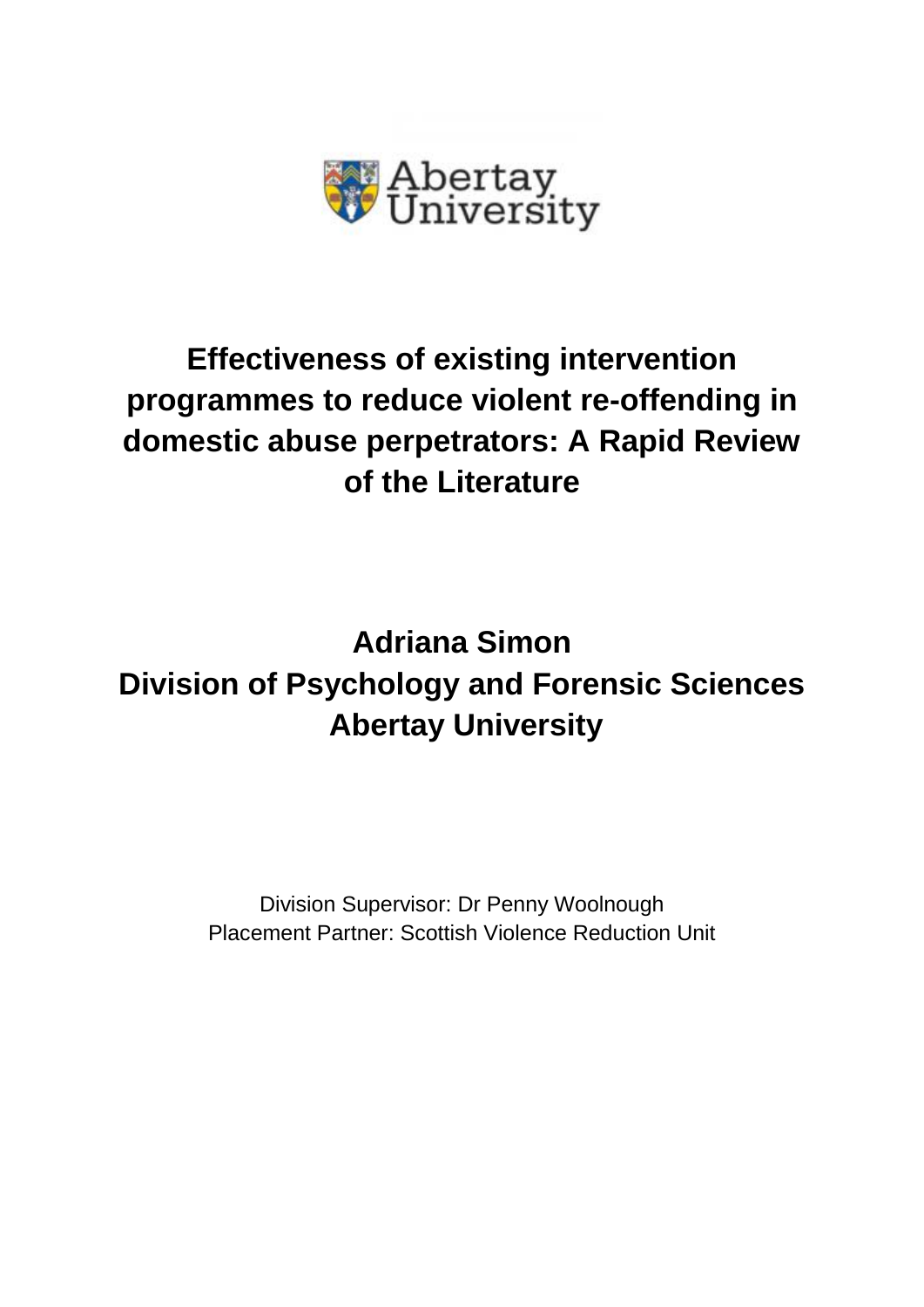#### Role of the Scottish Violence Reduction Unit

A collaborative research placement is a piece of student research that is conducted in partnership with an external organisation. For this project, the main point of contact was Dr Kirsten Russell (Analyst Researcher within the Scottish Violence Reduction Unit). Kirsten was involved in defining the scope and methodology of the research presented (alongside Adriana and the division supervisor Dr Penny Woolnough) and provided brief feedback on the report. The views and conclusions expressed within the report are those of the student researcher and are independent of the Scottish Violence Reduction Unit. It is important to note that this report does not purport to provide an exhaustive and definitive account of the evidence in this area. Rather, it constitutes a collation of evidence that was identified and accessed during the time available. This report aims to be a foundation upon which new and existing research can be added as it becomes available or is identified in the future.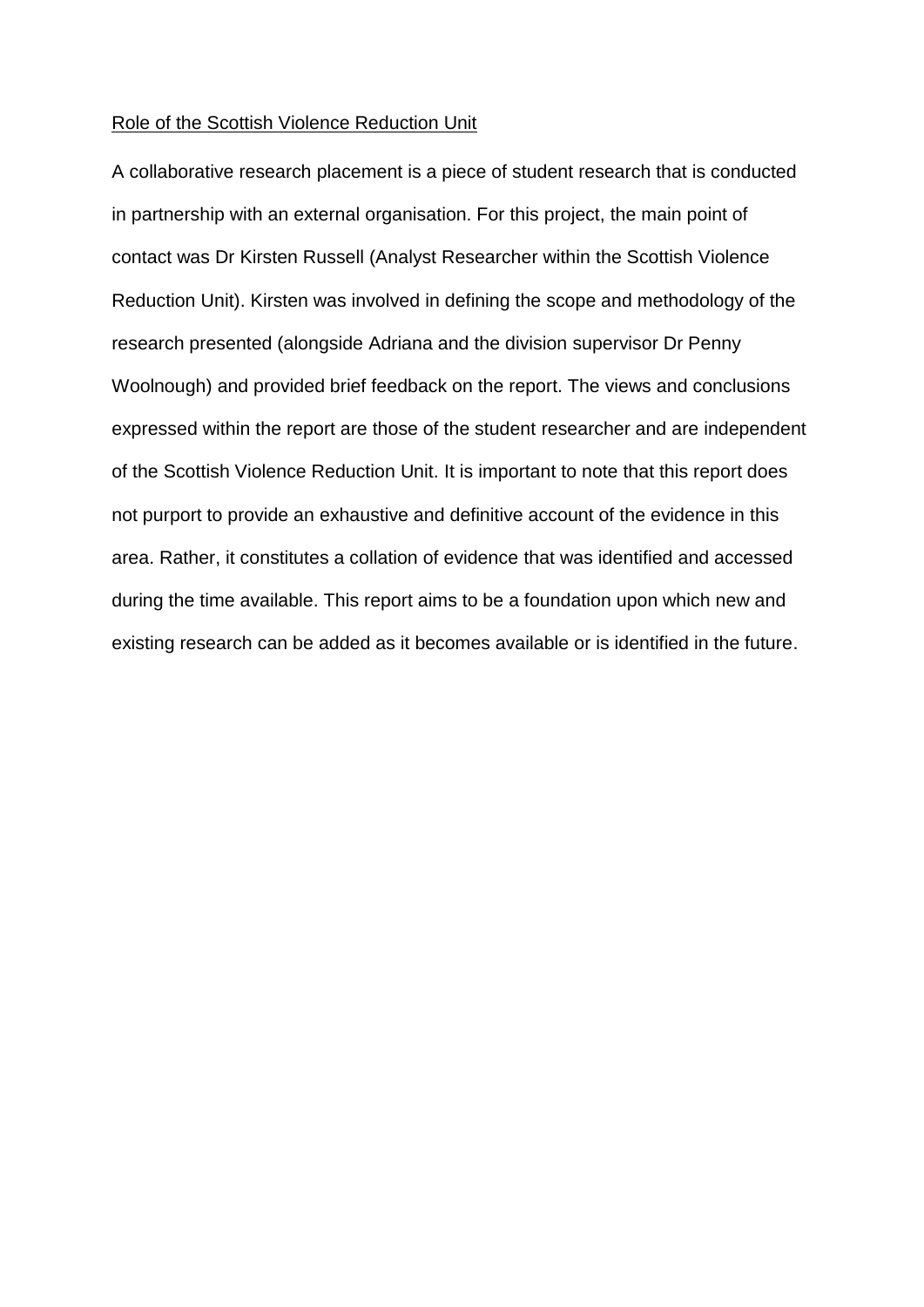According to statistics, approximately 15% of people worldwide have experienced domestic abuse at some point in their life since the age of 16 (ONS, 2014; cited in Vigurus et al., 2016). Domestic abuse often specifically refers to physical assaults. However, it also encompasses other actions a partner or family member commits towards another that can be characterised as dominating, controlling, or threatening (McGuire et al., 2021). Among others, these actions include non-sexual partner abuse, non-sexual family abuse, sexual assault, and stalking that are carried out by a partner or family member (McGuire et al., 2021). Intimate partner violence (IPV) is one specific issue falling under domestic abuse and the topic of most treatment intervention research, and it is therefore the focus of this review. It entails actions of physical, sexual, psychological, or economic abuse, as well as coercive behaviours, committed against a former or current partner (Ogunsij & Clisdell, 2017; Travers et al., 2021; Stephen-Lewis, 2019; Tarzia et al., 2020). Researchers have found that certain factors can increase the prevalence of IPV. These include but are not limited to low education, exposure to and experience of violence during the childhood, substance abuse issues, unbalanced power dynamics within a relationship, mental illnesses, as well as accepting attitudes towards the use of violence and negative gender beliefs (WHO, 2019).

While female and male individuals have been shown to be both perpetrators and victims of intimate partner violence (IPV), research into the issue is heavily biased towards male perpetrators and female victims (Tazia et al., 2020). IPV is often rooted in the perpetrating individual's difficulties to manage emotions, their lack of effective communication and conflict management skills, as well as them showing positive attitudes towards violence (Bates et al., 2017). Due to the immense danger towards vulnerable members of society and the challenges they experience in separating from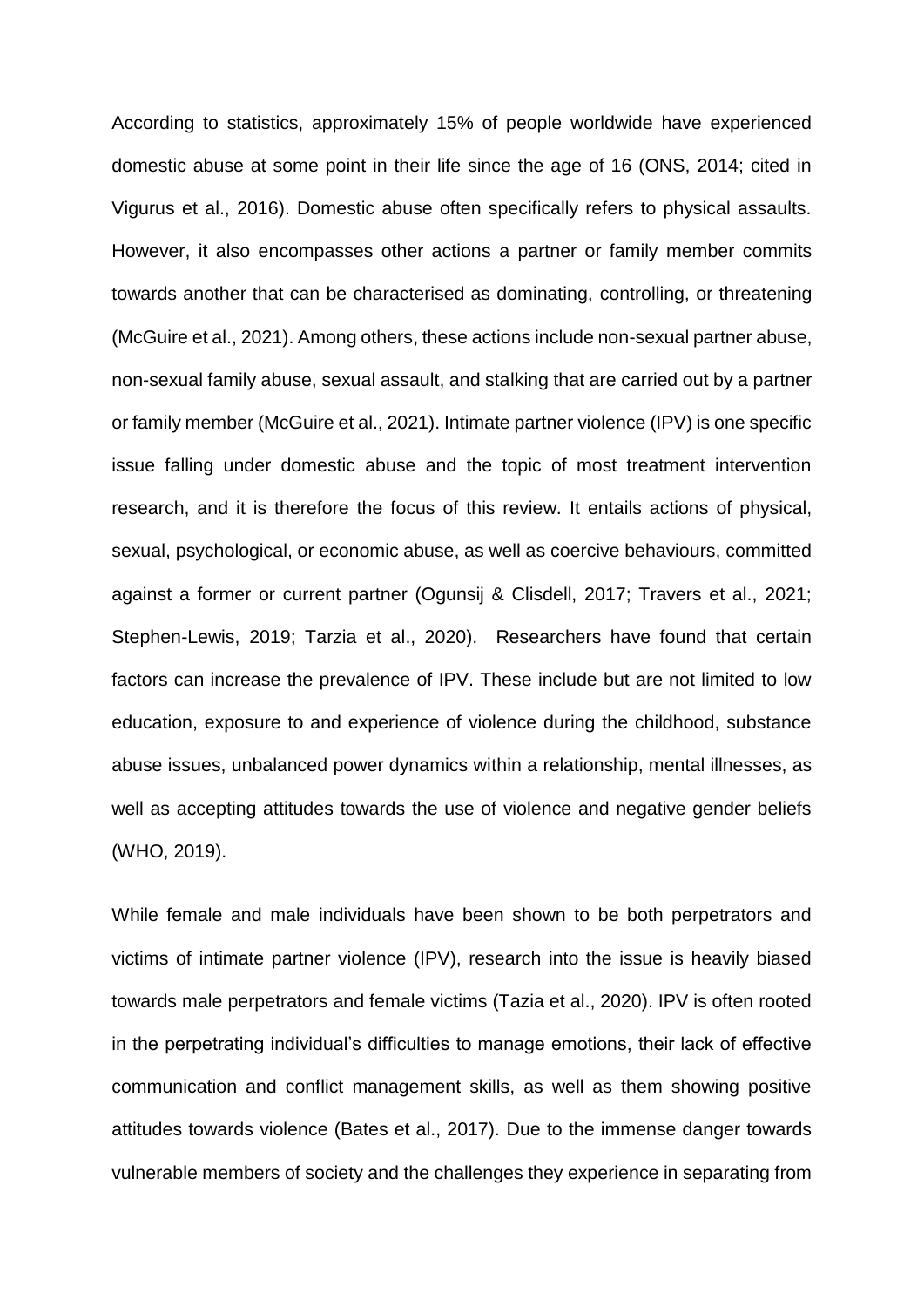their abusers, effective intervention programmes are needed to reduce recidivism rates and lower the damage done to household members of documented perpetrators (Travers et al., 2021; WHO, 2019). Theoretical frameworks and interventions are also needed as guidance for effective practices to prevent and reduce recidivism (Dixon & Graham-Kevan, 2011; Bates et al., 2017).

#### **Duluth Model**

One of the most popular intervention programmes is the Duluth Model. Established in 1981 in the USA (Minnesota) and emerging from the Duluth Domestic Abuse Intervention Project, which was developed within the battered women's movement, it is widely used (Pence & Paymar, 1993; cited in Bates et al., 2017; McGuire et al., 2021). The Duluth Model applies a combination of concepts from feminist and sociological frameworks and focuses on re-educating male individuals with abusive pasts, by specifically targeting and converting men's supposed need for power and control over women (Snead et al., 2018; Bates et al., 2017; Karakurt et al., 2020). Today, it is one of the most influential programmes, and used not only in the USA and Canada, but also the United Kingdom and Europe (Babcock et al., 2016; Graham-Kevan & Bates 2020). One of the main criticisms directed towards the model is the disregard of the important role that emotional dysregulation plays in abusive behaviours, since it has been shown that emotional regulation is essential for controlling impulsive behaviour, including abusiveness (Birkley & Eckhardt, 2015; cited in Bates et al., 2017; Lozano-Madrid et al., 2020). Despite its apparent popularity, the effectiveness of the Duluth model is rather minimal, and its implementation often yields mixed results (Karakurt et al., 2020). Studies investigating the Duluth Model have shown somewhat reduced violence rates generally. However, the effectiveness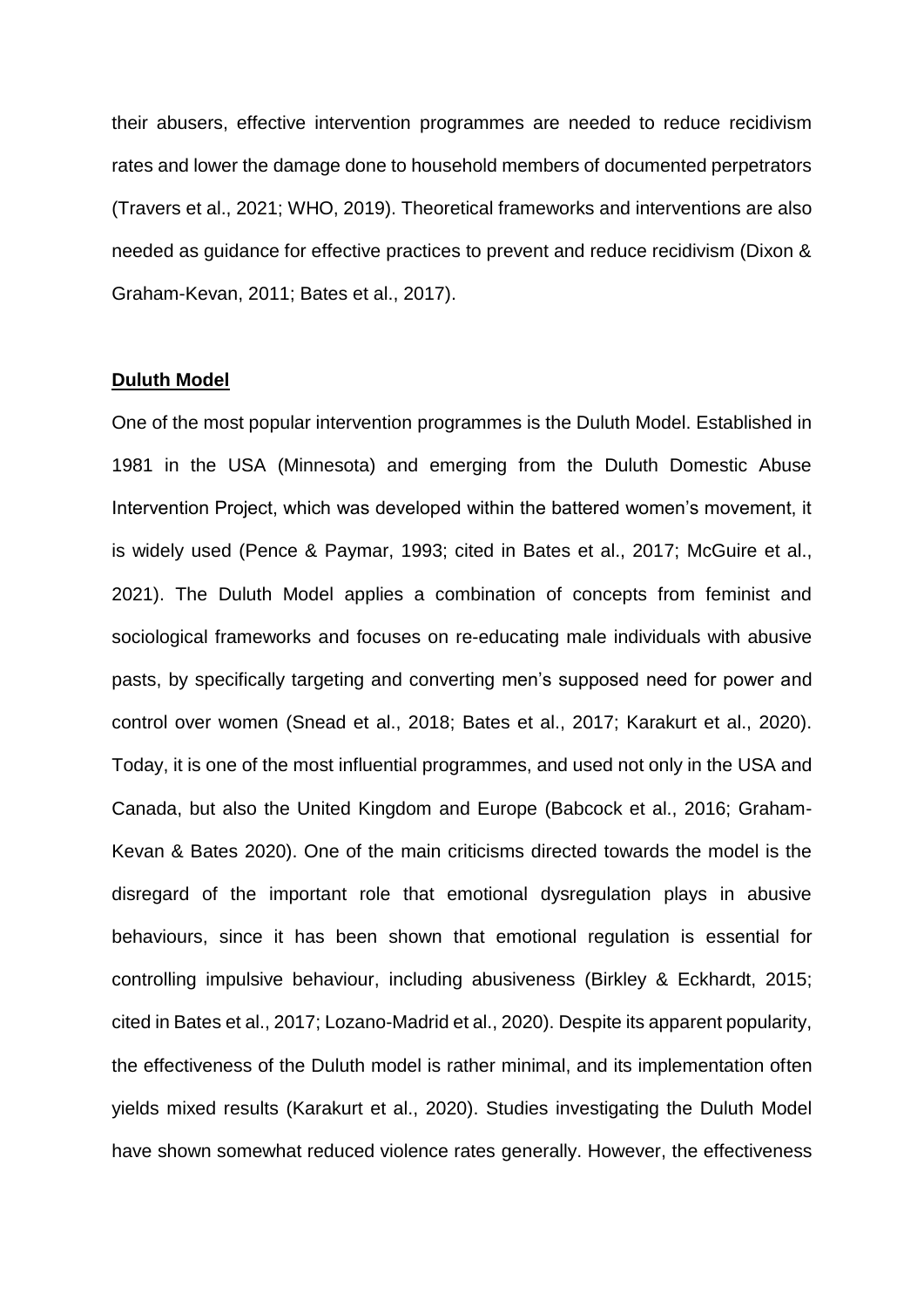has not fulfilled expectations, which seems particularly concerning, when considering the preferred use of the model compared to other approaches (Karakurt et al., 2020).

In a systematic review conducted by Bates et al. (2017) the success rate of the application of Duluth Model based interventions was examined, reporting unsuccessful outcomes. The authors attributed this failure to the extensive disregard of many relevant aspects of abuse predictors, such as social, developmental, and biological factors. Researchers additionally stated that the model showed a lack of focus on influential emotional and psychological issues. Reported findings from several studies showed mixed results, rooted in evidence for which interpretation seemed to be largely dependent on ideological beliefs and a radical misunderstanding of feminist ideology that concludes in a gender biased outlook. Despite mixed evidence, the Duluth Model remains the dominant and most frequently used intervention technique within the USA and the United Kingdom. Bates and her colleagues (2017) recommended that the development of new treatment interventions should be focused on a base of strong empirical evidence and consider all risk factors shown to increase the probability of IPV. Furthermore, they suggest a therapeutic rather than an educational approach (Dixon et al., 2012; cited in Bates et al., 2017). At the moment the model reflects little awareness of female perpetrators and the verbal and physical aggression displayed by them, limiting the useful application of this approach in interventions to male aggressors, who fall under the narrow criteria it is based on (Graham-Kevan & Bates 2020).

### **Cognitive Behavioural Therapy**

Another commonly used intervention is Cognitive Behavioural Therapy (CBT). CBT treatments have been found to be the most frequently used type of intervention in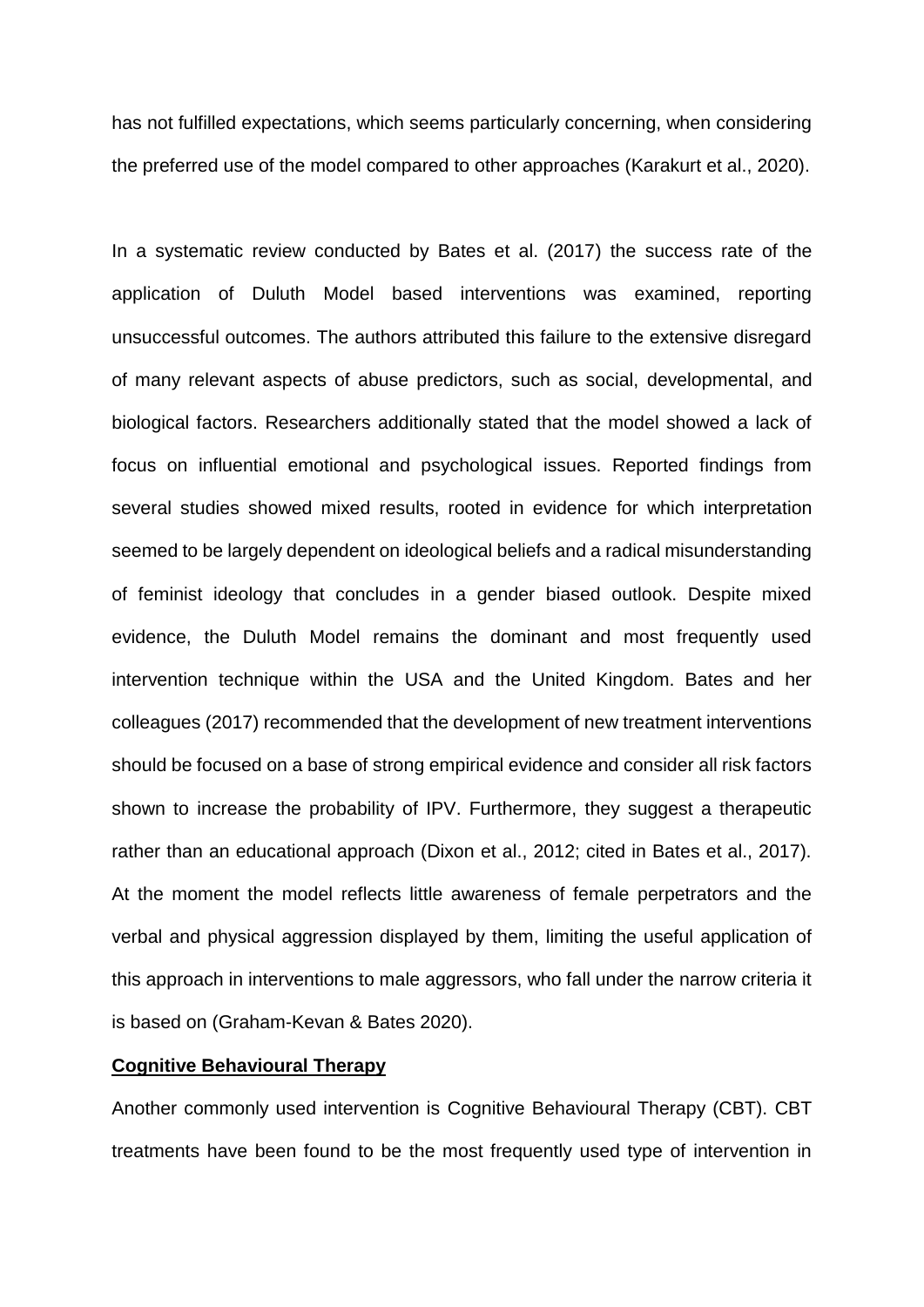European countries, especially in programmes directed at the rehabilitation of violent perpetrators (Hamilton et al., 2012; cited in Bates et al., 2017; Babcock, 2017). It is one of the most actively researched psychotherapies with an extensive empirical evidence base showing effectiveness in the treatment of mental health problems, this includes tackling the issue of emotional regulation (Nesset et al., 2019). In the treatment of aggressive behaviour and anger issues, CBT techniques utilize behavioural change strategies, cognitive development, and the evaluation of beliefs and strategies to prevent relapses and implement successful management strategies (Nesset et al., 2019). Bates and her colleagues (2017) reviewed CBT-based intervention programmes in group settings. The selected studies primarily focused on the use of CBT for heterosexual male perpetrators. Promising results showed decreased recidivism over a three-year follow up period for CBT treatment participants, compared to those of a Duluth intervention (Travers et al., 2021). Similar results were found by Cotti et al. (2019) who reported superior results of a CBT intervention over a Duluth intervention (cited in Travers et al., 2021). The superiority of CBT based interventions might be due to them directly addressing relevant triggers of the perpetrator and the implementation of behavioural change strategies (Karakurt et al., 2020).

Contrastingly, the systematic review carried out by Vigurus et al. (2016) found that both the Duluth Model and CBT showed passable recidivism reductions and no significant difference between the two approaches. Karakurt et al. (2020) found results in support of the equal efficacy. Based on the mixed findings in their review, Nesset et al. (2019) concluded that insufficient evidence to confirm the effectiveness of CBT in the treatment of IPV perpetrators has been provided. They included a total of six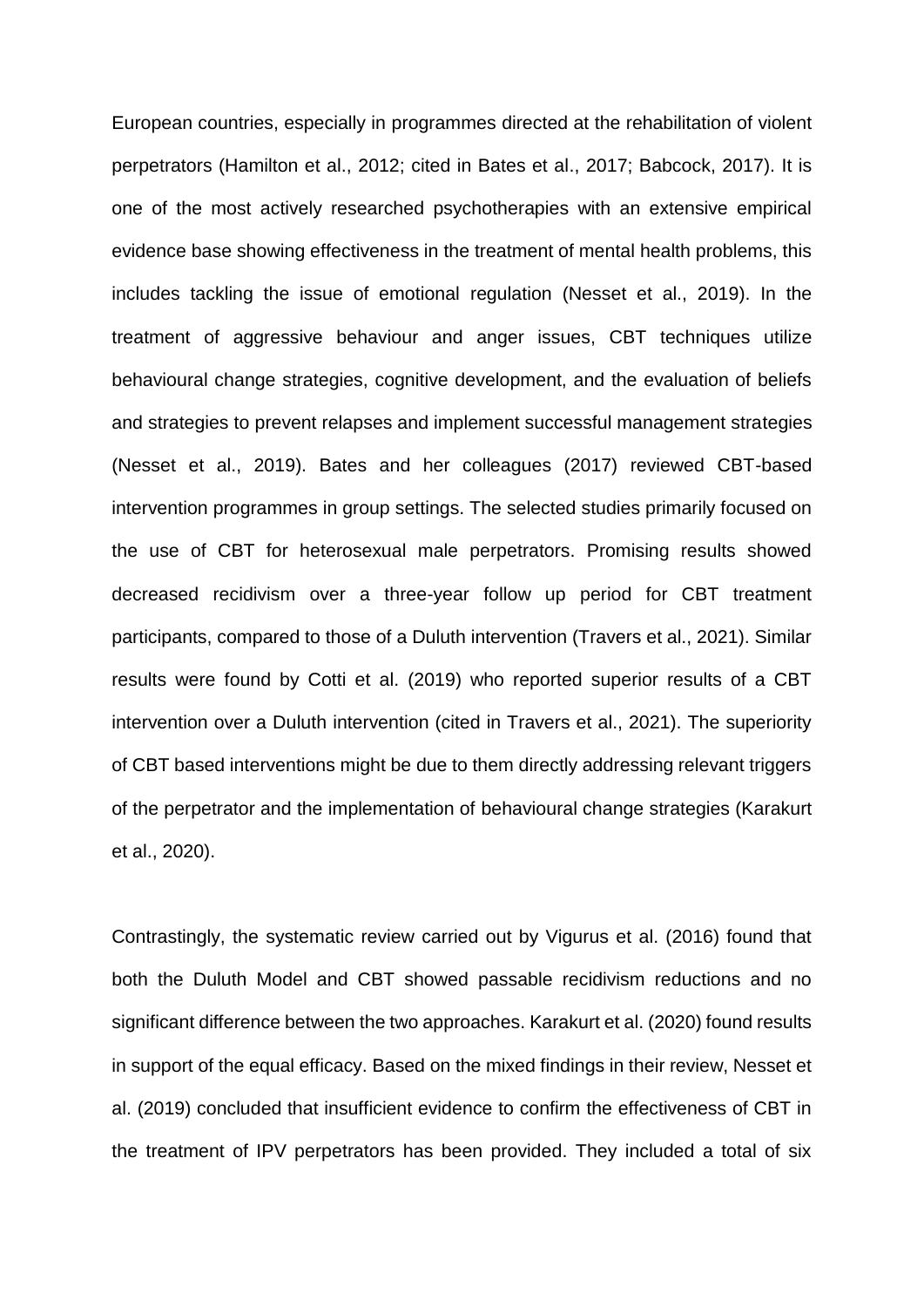studies, and three of these found a reduction in violent inclinations among participants, however the reported sample sizes were small, and data was based on self-reports only, which has been discussed as a controversial method that often displays biases. The largest study involved in the review was conducted by Alexander et al. (2010), which incorporated 528 male participants and only found slight differences in the efficacy of the tested treatments.

#### **Risk-Need-Responsivity Model**

Travers et al. (2021) conducted an analysis comparing different types of interventions based on the Risk-Need-Responsivity (RNR) Model, which entails perpetrators being assessed based on three principles: personal risk, personal needs, and the environment needed to reduce recidivism. The model has become immensely popular for rehabilitation purposes, and focuses on exploring the behavioural patterns of individuals, specifically their criminal behaviour to successfully reduce recidivism (Basanta et al., 2018). RNR is seen as a treatment framework rather than an intervention and as such requires, often multiple, interventions to target identified risk factors. The RNR model promotes primarily CBT style programmes as a favoured intervention based on superior results found in the past (Andrew & Bonta, 2010; cited in Travers et al., 2021). The analysis included a total of 31 studies and included multiple interventions, CBT, and Duluth style treatments among others. It was concluded that the RNR-treatments showed promising short-term effects. They report a significant pooled effect on recidivism for up to a year. However, based on the presented research findings, it is questionable whether the approach is appropriate for long-term recidivism reduction, due to the lack of evidence. High drop-out rates and the use of self-reported data was also outlined, the latter having been shown to be misleading and biased. The studies varied in the use and understanding of the term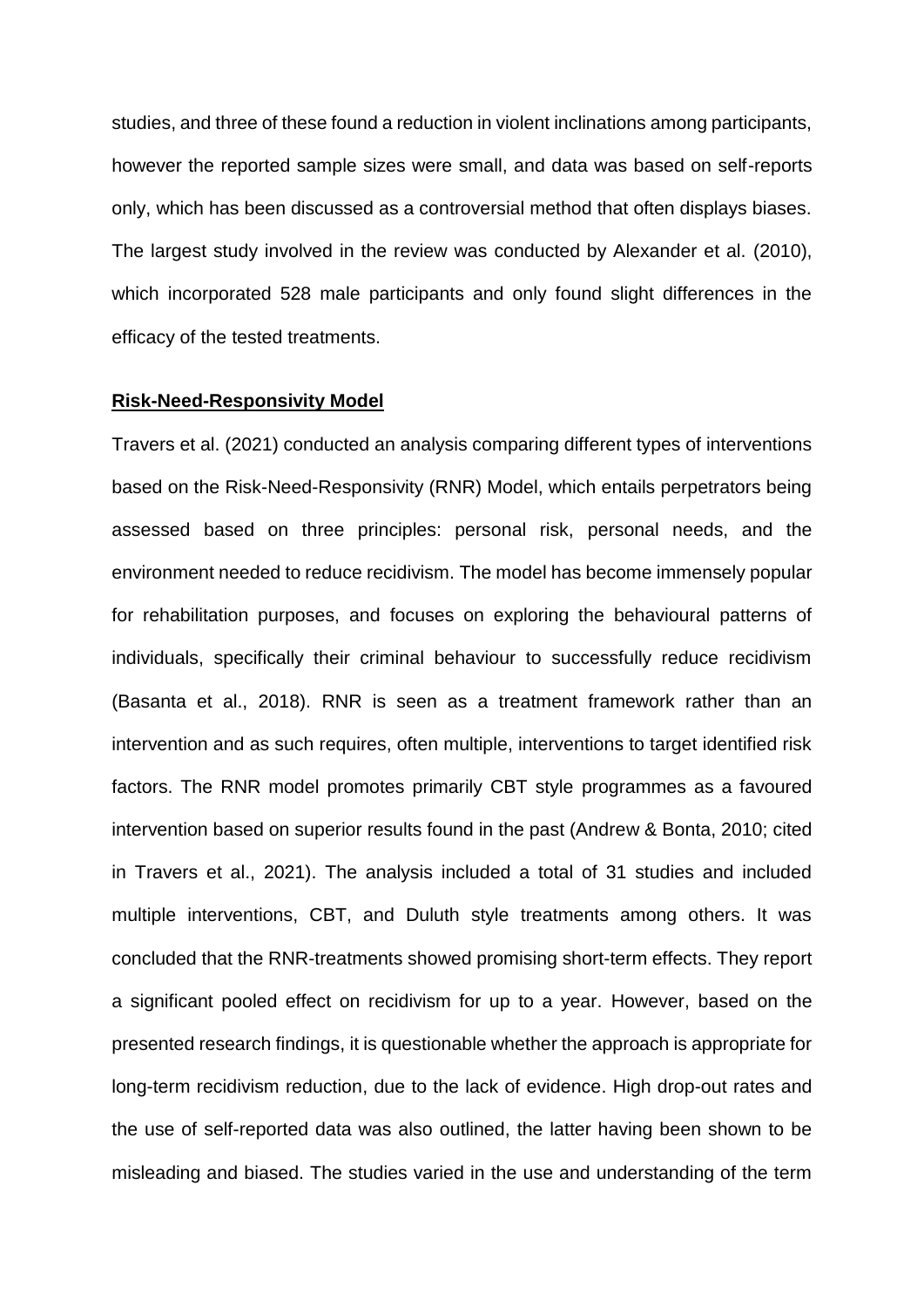violence, which leads to different interpretation of results. However, taking selfreported data into account has been shown to have positive implications. It might for example, assist in the personalization of treatment interventions towards perpetrators in the future (Bates et al., 2017).

#### **Comorbidity issues**

A recent review conducted by Tarzia et al. (2020) explored the effectiveness of interventions for male IPV perpetrators in a health care setting. They analysed a total of ten interventions and found weak evidence for the effectiveness of the interventions used. The only treatments that seem encouraging according to their findings are IPV treatments in combination with others, such as alcohol treatments. However, the analysis was limited to a small clinical sample, which means the result might not be generalizable to the wider population. They emphasized that for future research larger sample sizes and control conditions are needed, as well as gathering evidence for exploring long-term effectiveness, since most interventions report short-term effectiveness only. The main outcome of this review is the identification of the gap in knowledge and reliability based around effective intervention programmes for male IPV perpetrators with additional problems, such as substance abuse issues. Karakurt et al. (2020) added to these findings, by concluding within their own work, that treatment approaches incorporating the targeting of substance abuse problems reported better results. This suggests an issue of comorbidity which needs to be considered when treating perpetrators. Specifically, the association of IPV with other disruptive behaviours, such as substance abuse issues.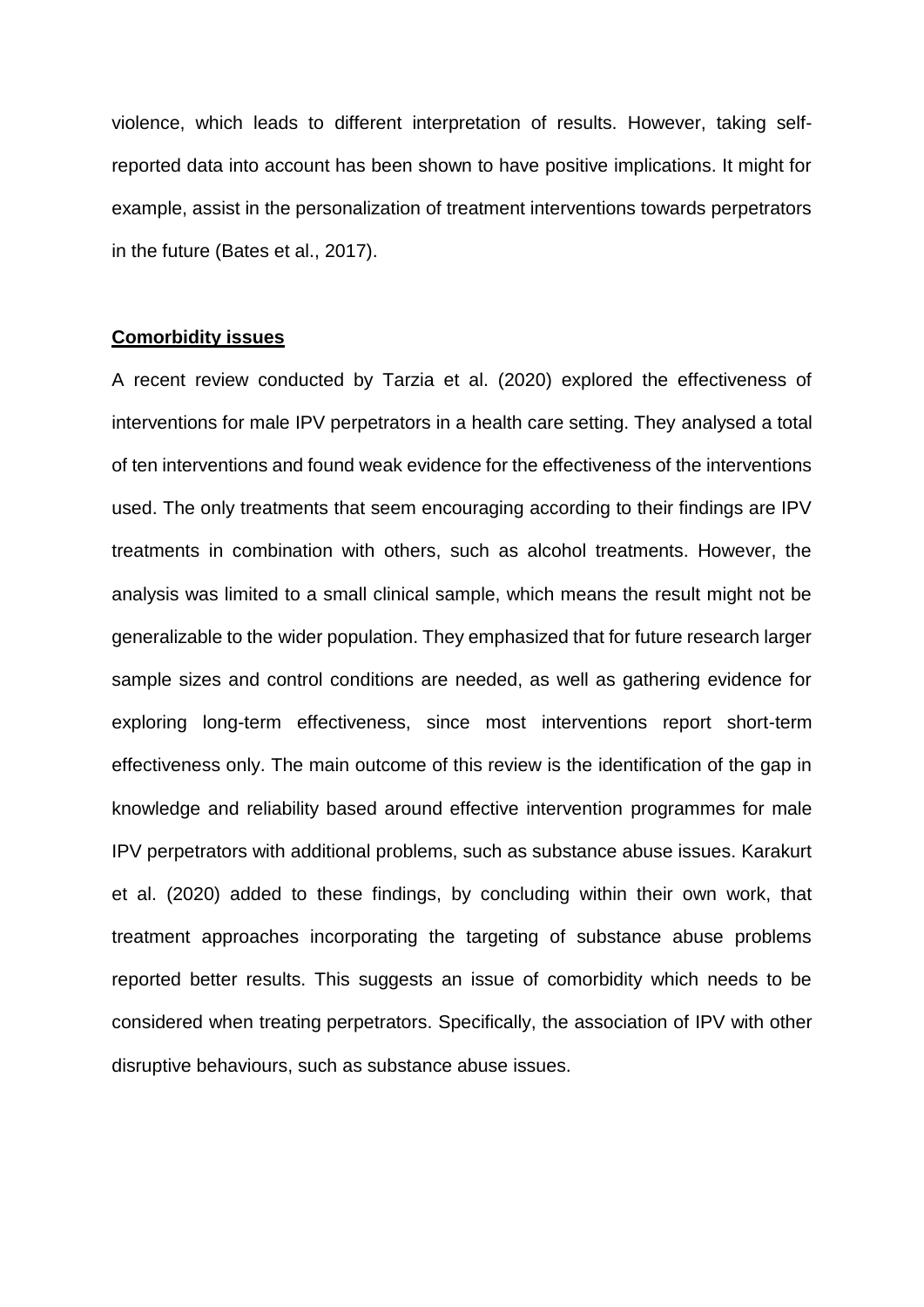A review on the effectiveness of IPV interventions for men who abuse substances was conducted by Stephens-Lewis et al. (2019). They found that cognitive behavioural and motivational interviewing therapies were the most commonly used interventions and results indicate short-term reductions in both substance abuse as well as IPV. They concluded that there is little evidence of treatments considering substance abuse in IPV perpetrators. Moreover, there is a lack of satisfactory trials utilizing these types of interventions. Furthermore, they emphasize the need for future research to explore the nature of IPV and substance abuse farther.

Additionally, interventions call for a more trauma-informed approach and require tailoring to the specific needs and issues of the offender. Implementing these suggestions would enable the successful application of future prevention strategies (Graham-Kevan & Bates, 2020).

#### **Other approaches**

There are numerous more promising intervention approaches that frequently do not receive adequate recognition or application. Increased utilization of these approaches might be helpful to reduce IPV recidivism. Some of these treatments are psychodynamic interventions, which focus specifically on psychological mental health and personality theories (Vigurus et al., 2016). The aim of these types of therapies is centred around the promotion of healthy dynamics in relationships, by targeting selfbeliefs and fears. Additionally, they work on anger management, self-esteem, and impulse control (Vigurus et al., 2016). Psychodynamic interventions are similar to CBT interventions in nature and often incorporated in CBT-style therapies, but their implication could be increased to further the positive changes (Vigurus et al., 2016).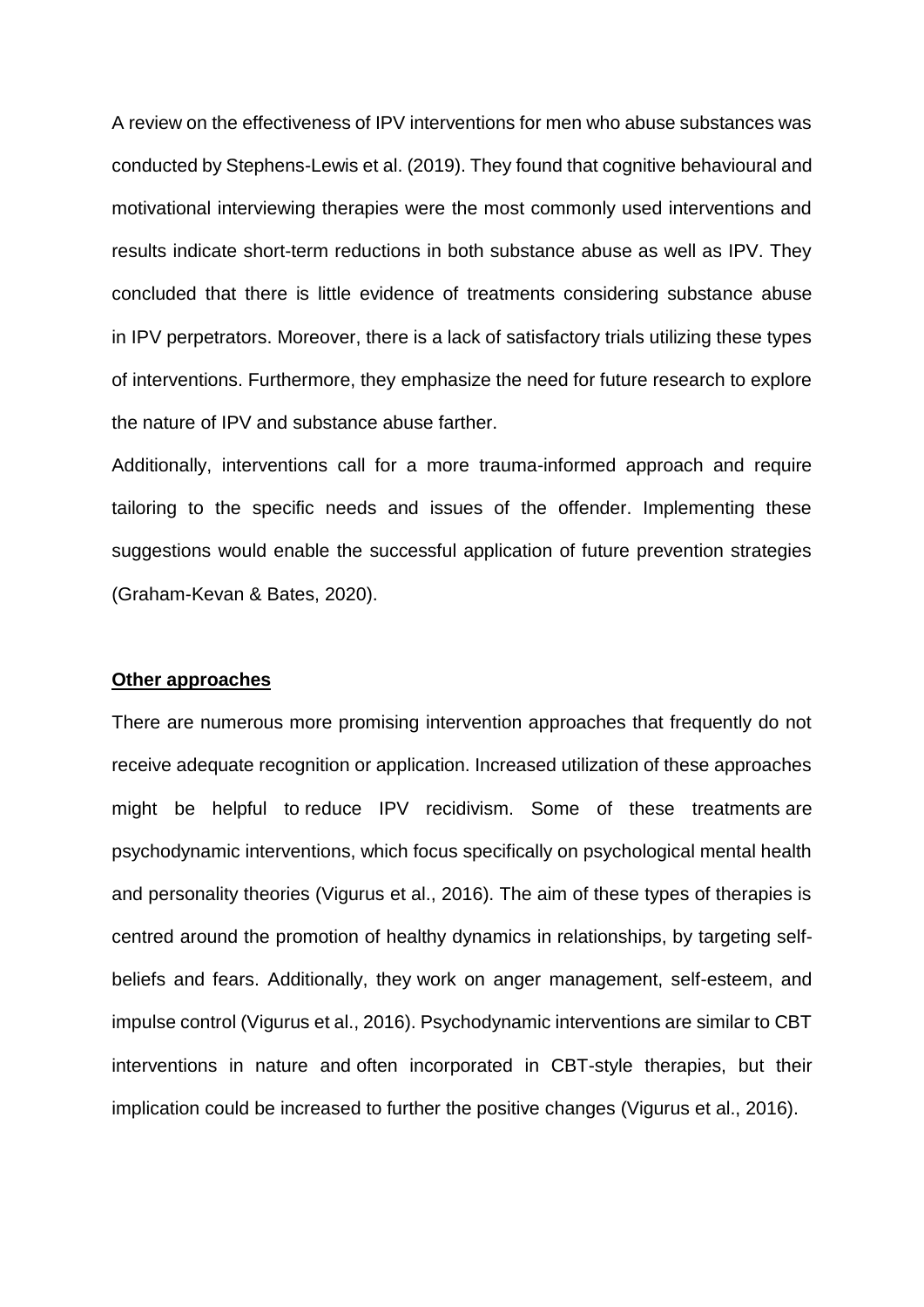Acceptance and Commitment Therapy (ACT) treatments are more action focused, specifically targeting changing behaviours through addressing emotions such as avoidance and denial (Zarling et al., 2015; cited in Karakurt et al., 2020). There have been promising results, indicating significantly fewer charges against participants compared to those taking part in Duluth and CBT designs, as well as overall better success rates (Graham-Kevan & Bates, 2020). The Drive Programme is another example, which utilizes changes in the behaviour of domestic abuse perpetrators (Hester et al., 2019; cited in McGuire et al., 2021). The evaluation of the Drive programme by Hester et al. is at this time the biggest within the United Kingdom and showed a significant reduction in risk assessments concerning domestic abuse, stalking, and honour-based violence, indicating promising results. Some of the included programme deliveries have been short and showed high drop-out rates. This review was methodologically strong and the largest of its kind today, setting a promising example for future research.

Evidence from group therapies seem additionally encouraging and provide the opportunity for perpetrators to not only strengthen their social skills, but also experience positive peer influences (Karakurt et al., 2020). Furthermore, there are programmes that work specifically towards the improvement of relationships, such as the Healthy Relationship Programme (HRP) and the Building Better Relationships Programme (BBR) (Bates et al., 2017). These programmes target precarious tendencies such as communication issues, difficulties with self-regulation, as well as miscommunication. They build on the strengths and skills of perpetrators to be able to form better relationships in the future, ultimately aiming to prevent and reduce recidivism rates (Bates et al., 2017).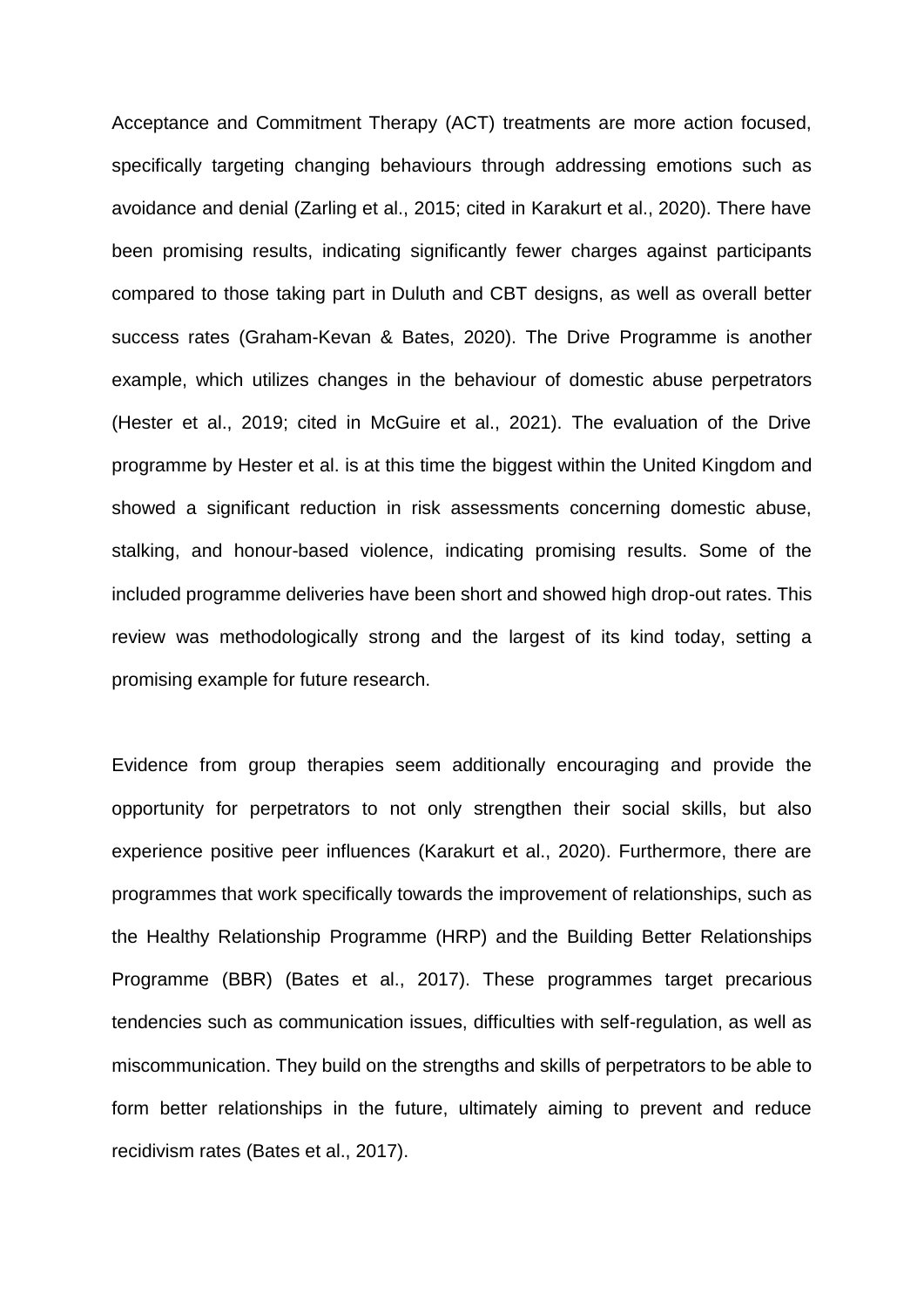#### **Generic issues**

One of the most influential factors contributing to the success of recidivism reduction is the motivation of perpetrators to become better and to improve themselves, often for their families. One part of a programme study by Stanley et al. (2012; cited in Bates et al., 2017) was for the male perpetrators to recognize the effect their abuse had. They reported that those individuals who were involved with child protection services showed more engagement with the programme than those who were not. In addition, having successful preventive strategies in place, instead of a singular focus on rehabilitation of existing offenders, might be beneficial in reducing domestic abuse farther. Examples of these are strategies such as the strengthening of relationship skills, communication, conflict management and the empowerment of women, as well as promoting safe environments within schools, work, and public spaces (WHO, 2019). The World Health Organization (2019) pointed out that next to intervention programmes, more laws are needed that promote non-violence, gender equality and equality within relationships of all kinds, education, extended access to employment, as well as increased punishment of violence.

Most of the research evidence exploring the effectiveness of intervention practices has been based in North America, not much had been published until recently about the way interventions are assessed and provided within Europe and the United Kingdom (Bates et al., 2017). Treatment programmes, such as the Duluth Model or CBT practices, need to be accredited by an organization called Respect within the UK, which is a government funded charity, and the purpose of that organization is to provide frameworks for working with perpetrators that set government recognized standards (Bates et al., 2017). The aim of a Respect accreditation includes safety for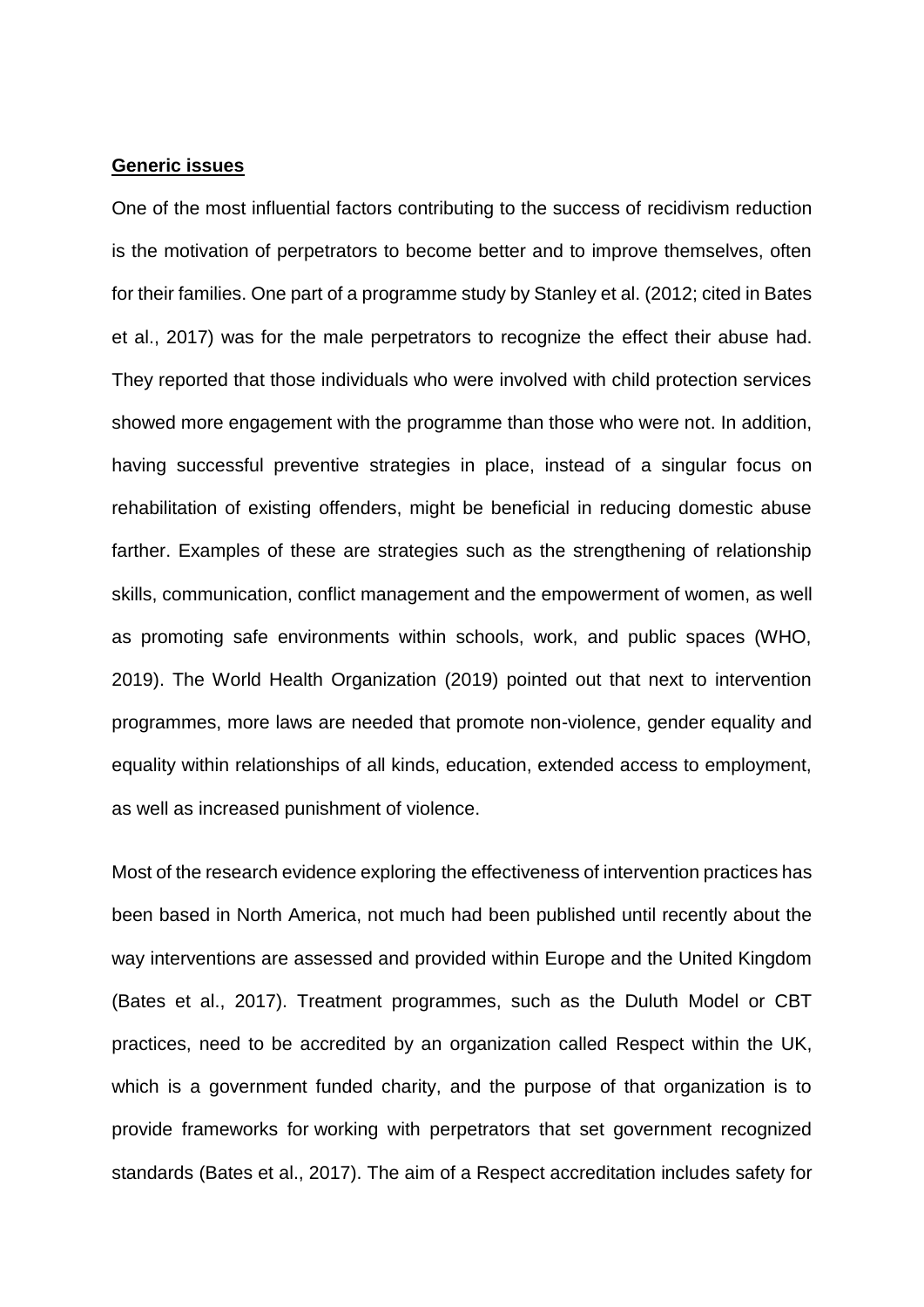victims, assessing and managing risks, providing diverse services, being accessible and accountable, promoting respectful relationships, as well as the support of political change (Respect, 2012; cited in Bates et al., 2017), but their accreditation in the past has been flawed (Graham-Kevan & Bates 2020). Graham-Kevan and Bates (2020) pointed out that Respect, specifically for the accreditation of programmes, chose to ignore their own findings. In the published work of Respect, no significant differences in the reduction of violence or abuse have been found. However, it was reported that participants completing the accredited programmes stopped using physical and sexual violence and reduced most other forms of abuse, which is not supported by other research (Kelly & Wetsermarland, 2015; cited in Graham-Kevan & Bates, 2020). Therefore, the standards and work of Respect need to improve to present efficient treatment options, as well as labelling them as such, to foster the effective reduction and prevention of domestic abuse and the improvement of treatment interventions.

Generally, issues with intervention programmes that are popular today often include small sample sizes, high drop-out rates, short-term effectiveness, lack of control groups, and bias issues (Vigurus et al., 2016; Bates et al., 2017; Karakurt et al., 2020). Not a single programme has been clearly outlined to be the most effective (Vigurus et al., 2017). Reported findings indicate that some programmes possibly work for certain people, but are ineffective for others, which suggests a need to specifically tailor them to the characteristics, needs and motivation of perpetrators in the future, rather than assessing them with a "one size fits all" mentality (Vigurus et al., 2017). Intervention approaches are often limited by available funds and hindered by the wide range of issues that need to be addressed (Karakurt et al., 2020). Another problem that arises from the reviews evaluating the effectiveness of treatment interventions are that most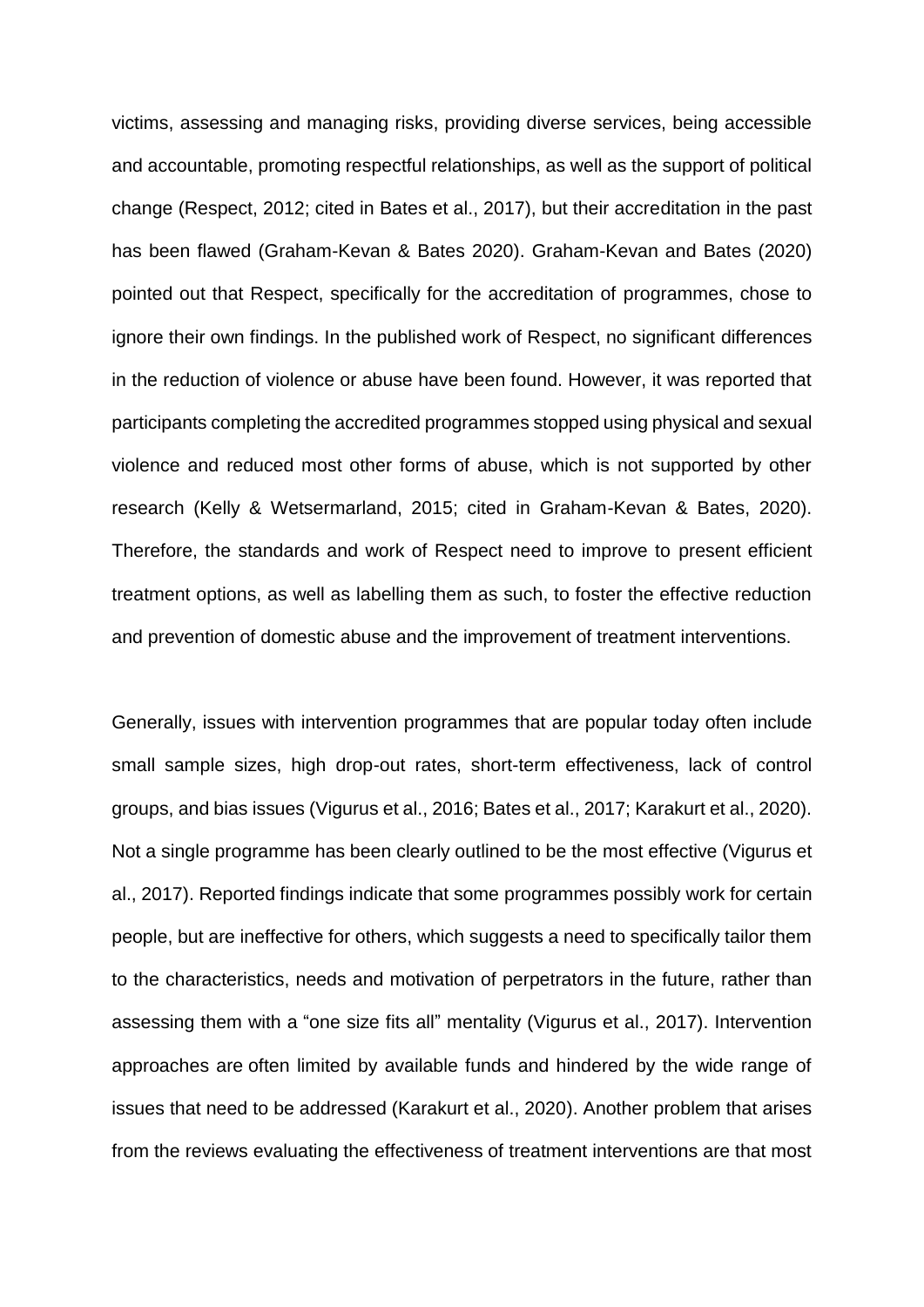of the evidence is focused on male perpetrators and female victims, which shows a lack of appropriate representation (Tarzia et al., 2020). This is likely due to research showing that women are most likely to be the victims of domestic abuse. Specifically young women, transwomen, women from ethnic minorities, and women with disabilities have been shown to be more vulnerable to abuse (WHO, 2019).

However, reported numbers for male domestic abuse victims indicate that approximately 5% of men in Australia, 10% in the UK, and 9% in the United States are estimated to have experienced some type of violence from a partner (Tarzia et al., 2020). There is little service available for the treatment of female perpetrators and a scarcity of research on the ways in which violence and aggression affect women (Bates et al., 2017). Another issue is that the IPV is often researched and investigated within heterosexual relationships, disregarding LGTBTQ+ relationships (Stephens-Lewis et al., 2019). Research shows that only 14% of programmes included LGBTQ+ services (Bates et al., 2017). Due to this, interventions are overwhelmingly focused on protecting women (Rivas et al., 2015, cited in Stephens-Lewis et al., 2019). This perspective only reflects a minute aspect within a larger more complex matter that repeatedly results in inevitable short-term success (Stephens-Lewis et al., 2019). Furthermore, the COVID-19 pandemic had widely spread negative emotional consequences, additionally resulting in job insecurities, anxiety, and frustrations and these have led to an overall dramatically increased risk of aggression and violence. (Idriss-Wheeler et al., 2021). Therefore, domestic abuse numbers have escalated, and safety restrictions have made it increasingly difficult to receive help, since social distancing and travel restrictions often minimizes contact to other people, especially health care professionals (Idriss-Wheeler et al., 2021).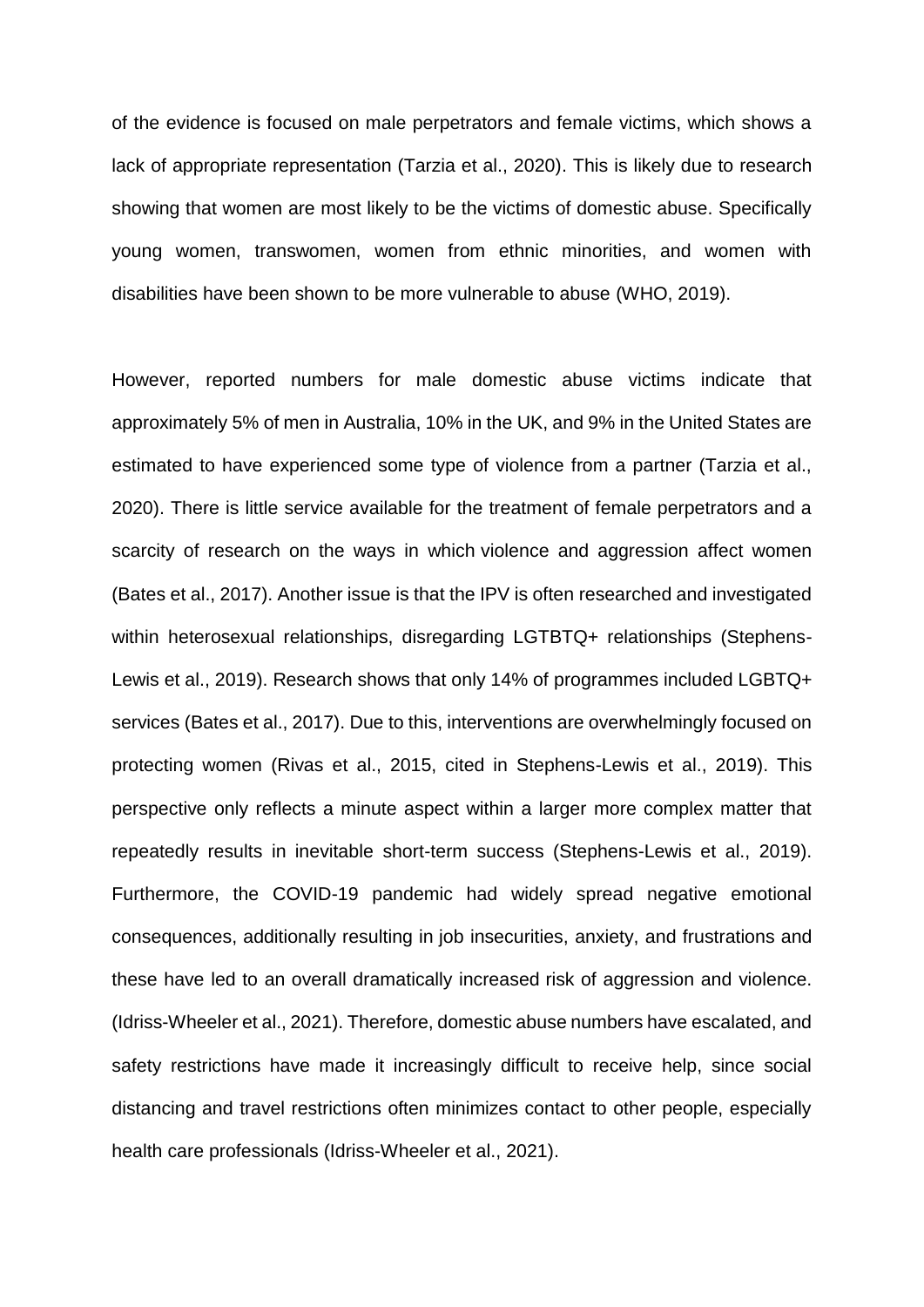#### **Conclusion**

Overall, domestic abuse, specifically intimate partner violence, is a global problem that affects victims and perpetrators of all genders. Therefore, effective theoretical frameworks and interventions are needed to successfully reduce and prevent recidivism. There are a large number of different established treatment interventions that show immense potential, but the majority lack appropriate long-term evidence. Many of the established frameworks are underdeveloped and are methodologically flawed, including small sample sizes, high drop-out rates, and personal biases, as well as the disregard of the issue of comorbidity and the focus on a standardised mentality. While the majority have small to moderate effects in regard to the reduction of reoffending. Going forward more effective programmes and evidence-based approaches are needed. Furthermore, the process of programme accreditation within the UK needs to be improved, so that programmes are already established on an effectiveness basis. Another issue that arises in current perpetrator interventions that needs to be addressed includes the large focus of programmes on heterosexual relationships, specifically concentrating on male individuals as the perpetrators and female individuals being the victims, disregarding the issue of male victims and LGBTQ+ relationships. Additionally, most interventions are conducted in the USA, many lacking empirical investigation within the United Kingdom. However, there is increased research being published on how to improve the effectiveness of existing approaches, as well as the establishment of new and improved programmes that specifically target the needs of offenders.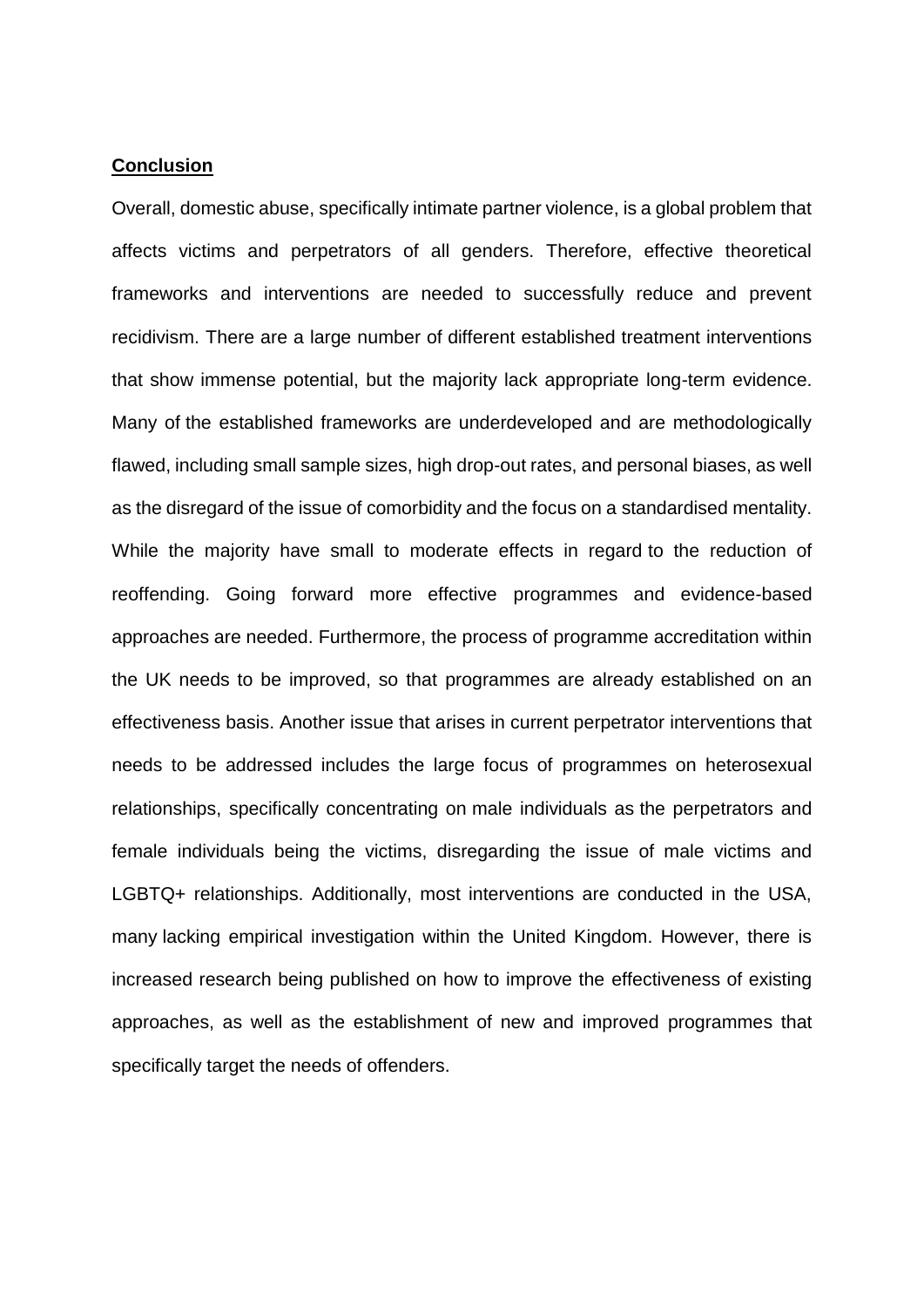### **References**

- Babcock, J., Armenti, N., Cannon, C., Lauve-Moon, K., Buttell, F., Ferreira, R., ... & Solano, I. (2016). Domestic violence perpetrator programmes: A proposal for evidence-based standards in the United States. *Partner abuse*, *7*(4), 355-460. [https://doi.org/10.1891/1946-6560.7.4.355.](https://doi.org/10.1891/1946-6560.7.4.355)
- Basanta, J. L., Fariña, F., & Arce, R. (2018). Risk-Need-Responsivity Model: Contrasting criminogenic and noncriminogenic needs in high and low risk juvenile offenders. *Children and Youth Services Review*, *85*, 137-142. [https://doi.org/10.1016/j.childyouth.2017.12.024.](https://doi.org/10.1016/j.childyouth.2017.12.024)
- Bates, E. A., Graham-Kevan, N., Bolam, L. T., & Thornton, A. (2017). A review of domestic violence perpetrator programmes in the United Kingdom. *Partner Abuse*, *8*(1), 3-46. [https://doi.org/10.1891/1946-6560.8.1.3.](https://doi.org/10.1891/1946-6560.8.1.3)
- Graham‐Kevan, N., & Bates, E. A. (2020). Intimate Partner Violence Perpetrator Programmemes: Ideology or Evidence‐Based Practice?. *The Wiley Handbook of What Works in Violence Risk Management: Theory, Research and Practice*, 437-449. [https://doi.org/10.1002/9781119315933.ch22.](https://doi.org/10.1002/9781119315933.ch22)
- Hester, M., Eisenstadt, N., Ortega-Avila, A. G., Morgan, K. J., Walker, S. J., & Bell, J. (2019). Evaluation of the Drive Project:–A Three-year Pilot to Address Highrisk, High-harm Perpetrators of Domestic Abuse.
- Idriss-Wheeler, D., Hajjar, J., & Yaya, S. (2021). Interventions directed at men for preventing intimate partner violence: a systematic review protocol. *Systematic reviews*, *10*(1), 1-8. [https://doi.org/10.1186/s13643-021-01712-7.](https://doi.org/10.1186/s13643-021-01712-7)
- Karakurt, G., Koç, E., Çetinsaya, E. E., Ayluçtarhan, Z., & Bolen, S. (2019). Metaanalysis and systematic review for the treatment of perpetrators of intimate partner violence. *Neuroscience & Biobehavioral Reviews*, *105*, 220-230. [https://doi.org/10.1016/j.neubiorev.2019.08.006.](https://doi.org/10.1016/j.neubiorev.2019.08.006)
- Lozano-Madrid, M., Clark Bryan, D., Granero, R., Sánchez, I., Riesco, N., Mallorquí-Bagué, N., ... & Fernández-Aranda, F. (2020). Impulsivity, emotional dysregulation and executive function deficits could be associated with alcohol and drug abuse in eating disorders. *Journal of Clinical Medicine*, *9*(6), 1936. [https://doi.org/10.3390/jcm9061936.](https://doi.org/10.3390/jcm9061936)
- McGuire, J., Evans, E., & Kane, E. (2021). Evidence-Based Policing and Community Crime Prevention. [https://doi.org/10.1007/978-3-030-76363-3.](https://doi.org/10.1007/978-3-030-76363-3)